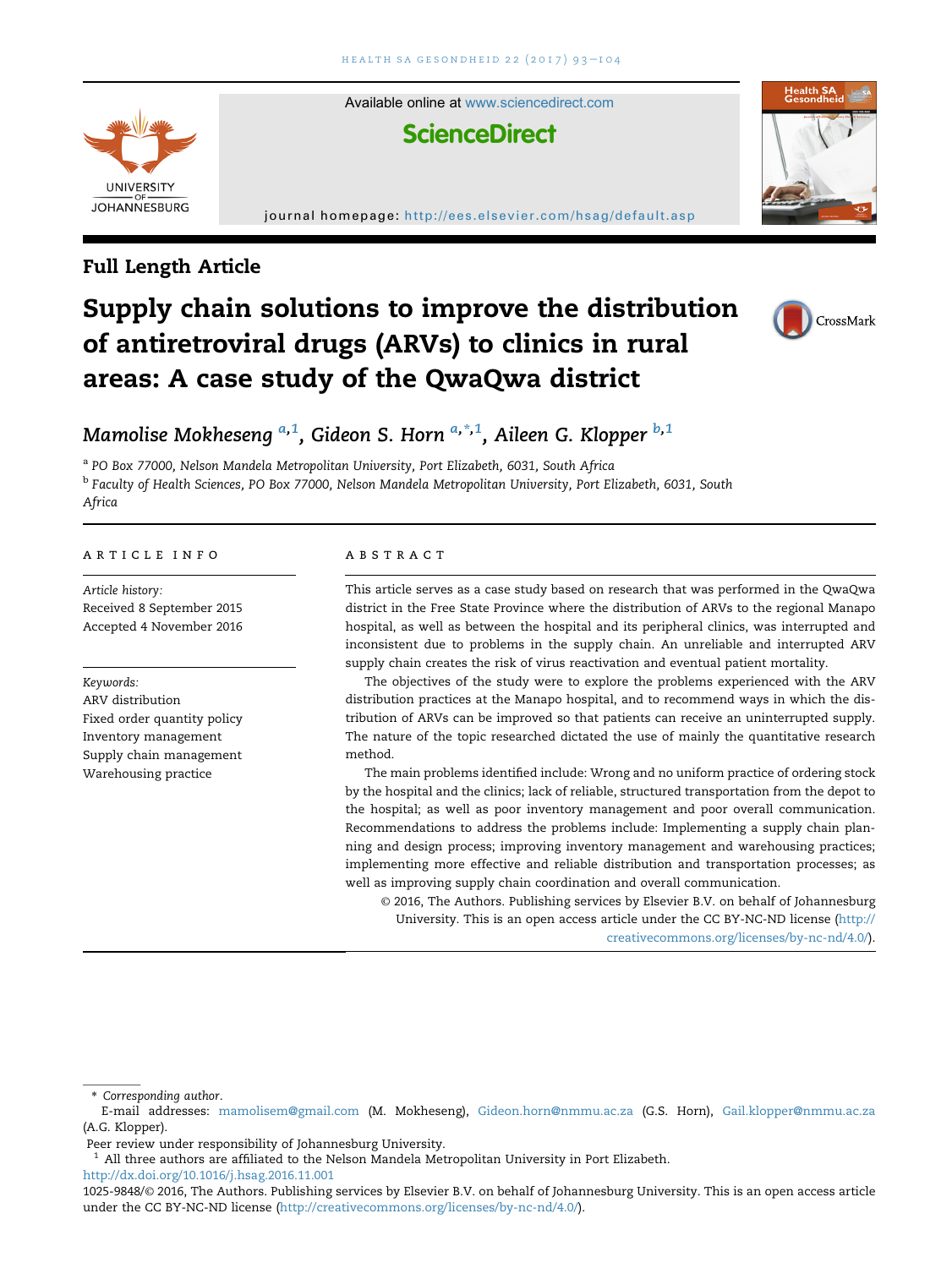#### 1. Introduction

Research has shown that people living with the Human Immunodeficiency Virus (HIV) and the Acquired Immunodeficiency Syndrome (AIDS) can lead normal and healthy lives on condition that they receive their antiretroviral medication (ARVs) on a continuous, uninterrupted basis [\(Rang, Dale,](#page-11-0) [Ritter,](#page-11-0) & [Moore, 2003](#page-11-0), pp. 657, 659-650; [Sande](#page-11-0) & [Volberding,](#page-11-0) [1999,](#page-11-0) p. 97). With uninterrupted Antiretroviral Treatment (ART) the level of HIV in an infected person's body is kept at minimum levels; any further weakening of the immune system is stopped; the virus can become dormant; and the lives of HIV and AIDS infected persons prolonged [\(Schouten, 2011](#page-11-0), p. 1).

However, the treatment of HIV and AIDS is life-long and, once initiated, it is imperative for patients to obtain an uninterrupted monthly supply of their ARVs from health facilities such as hospitals and clinics so that their medication can be taken on a daily basis for the rest of the person's life. When the use of the ARVs is interrupted there is a potential risk of virus reactivation. Unfortunately, the supply of ARVs to hospitals and clinics is often interrupted due to unreliable, ineffective (not at satisfactory levels) and inefficient (too costly) procurement and distribution systems, which results in high levels of morbidity and mortality [\(Management Sciences for](#page-11-0) [Health, 2006,](#page-11-0) p. 228). In a study undertaken by [Mori and](#page-11-0) [Owenya \(2014,](#page-11-0) p. 1) on ARV distribution in Tanzania, they found that stock-outs of ARVs due to inefficient supply systems, quantification problems and short expiry duration, caused patients to change their ART regimens, thereby increasing the risk of the emergence of drug-resistant HIV strains. According to [Nsimba and Irundi \(2010](#page-11-0), p. 14), medication non-adherence has been associated with increased secondary bacterial and parasite resistance in Sub-Saharan African countries.

This article is part of a study that was performed in the QwaQwa district in the Free State Province. Here the distribution of ARVs to the regional Mofumahadi Manapo Mopeli Regional hospital (Manapo hospital for short), as well as between the hospital and its peripheral clinics, was interrupted and inconsistent due to problems in the supply chain, making Highly Active Antiretroviral Treatment (HAART) very difficult. With the hospital not receiving its ordered quantities on time, it failed to provide clinics with an uninterrupted supply of ARVs. This resulted in patients experiencing adherence problems, often causing treatment failure (death). This interrupted and inconsistent supply of ARVs to patients due to supply chain problems, is the research problem that was addressed in this study. Therefore, the research question is the following: What are the reasons for the interrupted and inconsistent supply of ARVs from the hospital and clinics to the patients?

# 2. Purpose of the article

The purpose of the article is to explore the effectiveness (whether patients are well served) and efficiency (at the lowest possible cost) of the supply of ARVs between the pharmaceutical warehouses/depots, the hospital and the clinics.

#### 3. Objectives of the article

Based on the research problem and the research question indicated above, the objectives of this article, similar to the objectives of the study on which it is based, are the following:

- 3.1. To explore and describe the supply chain problems experienced with the ARV distribution practices at the Manapo hospital.
- 3.2. To recommend ways in which the distribution of ARVs can be done more effectively and efficiently at the hospital, in the district, in rural areas, and the country at large, so that patients can receive an uninterrupted supply of ARVs.

#### 4. ARV treatment in practice

In November 2003, the South African government, through the document called the Operational Plan for Comprehensive HIV and AIDS Care, Management and Treatment (OPCCMT), initiated the supply of ARVs through public health facilities to HIV patients as part of the Comprehensive Care, Management and Treatment (CCMT) programme [\(National Department of](#page-11-0) [Health \(NDoH\) \(2003\),](#page-11-0) pp. 13-14, 17).

Based on the document and in terms of current policy, the provincial departments of health, on the conclusion of open tenders, appoint the successful bidders as contractors who are responsible for procuring ARVs from the manufacturers and supplying these to provincial regional pharmaceutical warehouses/depots (pharmaceutical warehouses for short). The manufacturer maintains a warehouse from which orders are dispatched to the pharmaceutical warehouses according to a prescribed requisition procedure (see [Fig. 1\)](#page-2-0). Each hospital is allocated a budget which is used to order its required quantities of ARVs from these pharmaceutical warehouses.

The pharmaceutical warehouse, on request, distributes the medication to the local hospitals where the bulk medications are made up into pre-packed monthly packages for further distribution to the clinics in the region. A hospital such as the Manapo hospital would thus order ARVs from the nearby pharmaceutical warehouse, and have these transported to and stored at the hospital. From the hospital the drugs are distributed to various peripheral clinics for easy access by patients. The release of these medications to the clinics follows a requisition procedure in which each clinic will request a specified number of packages according to the number of patients requiring the medication.

This is a relatively simple process for chronic medications where the demand is likely to be fairly constant, for example, ARVs, anti-hypertensive drugs and anti-epileptic drugs. A small excess will be maintained in case any new patients are enrolled at the clinic. Certain medications will be ordered according to the specific procedure with due cognisance of available supplies, for example, antibiotics, analgesics and cold medications.

When HIV patients are initiated onto ARV treatment at hospitals and clinics, they are issued with their first month's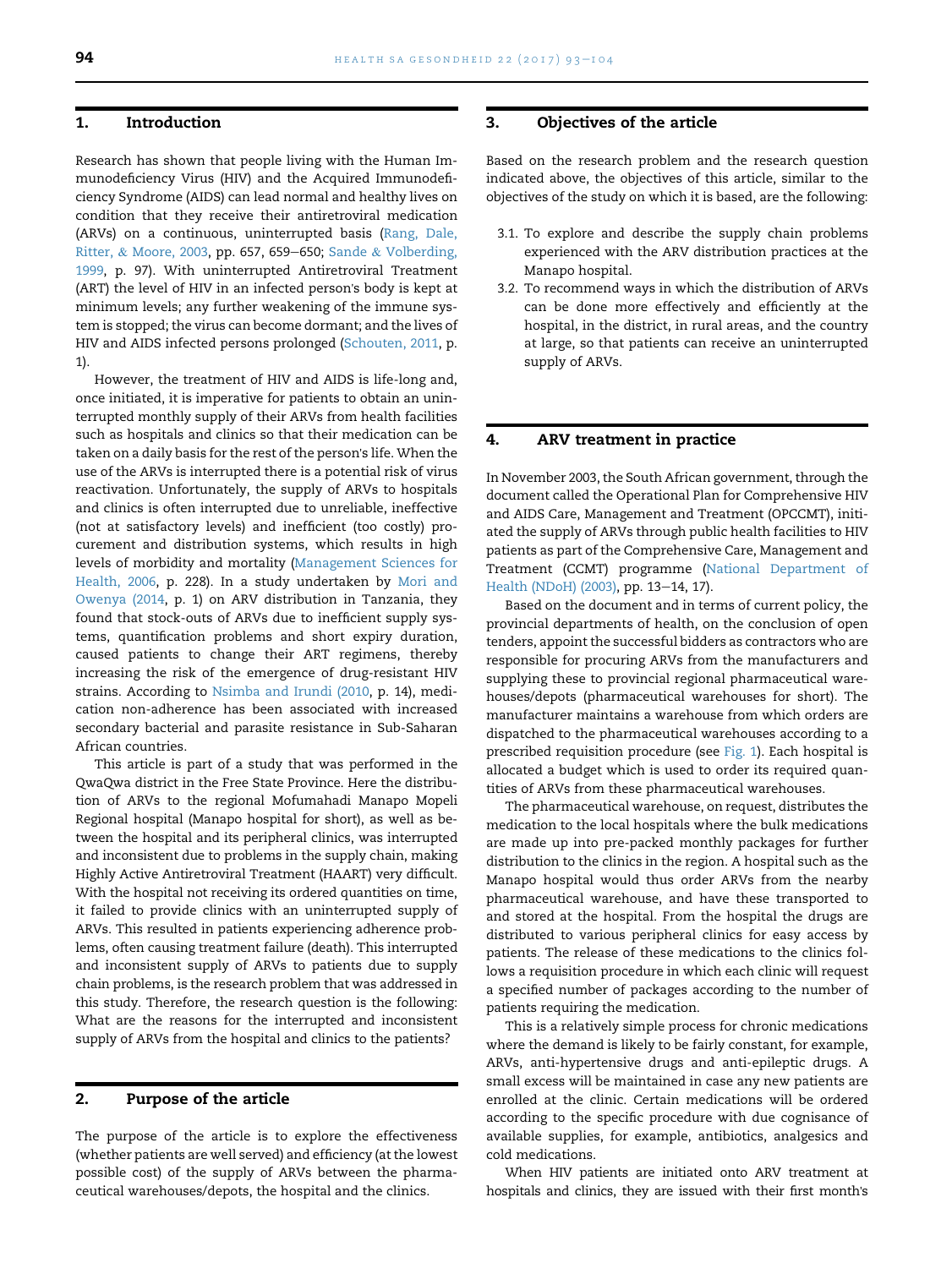<span id="page-2-0"></span>

Fig.  $1$  – Flow diagram for the distribution of medicines in the public sector.

supply of ARVs, and given a three-week return date to report back to their initiation centres. The reasons for the three-week return date include: performing a pill-count of the balance of the medication to check whether there are any missed doses; to assess and further educate the patient on the management of the drug's adverse effects; to provide further counselling on the importance of adherence and compliance; to issue the following month's supply of ARVs; and to inform the patients about the down-referral system, that is, where to collect their continuous supply of ARVs. Most importantly, a three-week return date is given to ensure that patients collect the following month's ARVs supply while they still have a few days of medication remaining from the previous collection to avoid treatment interruption. However, the uninterrupted supply of ARVs to patients can only be achieved through a well-managed supply chain  $-$  a topic discussed next.

# 5. Short explanation of the concept supply chain management

Supply chain management is a wide and encompassing field of study, therefore only the main aspects and key concepts pertaining to this article, are briefly outlined in the following paragraphs.

A supply chain is a network of business organisations, called supply chain partners, that work together to convert and move goods from the raw material stage to the end user [\(Verma](#page-11-0) & [Boyer, 2010,](#page-11-0) p. 19). [Hugos \(2011](#page-11-0), p. 4) defines supply chain management as the coordination of production, location, inventory and transportation activities among supply chain partners, to achieve the best mix of responsiveness and efficiency for the market being served. Therefore, in the case of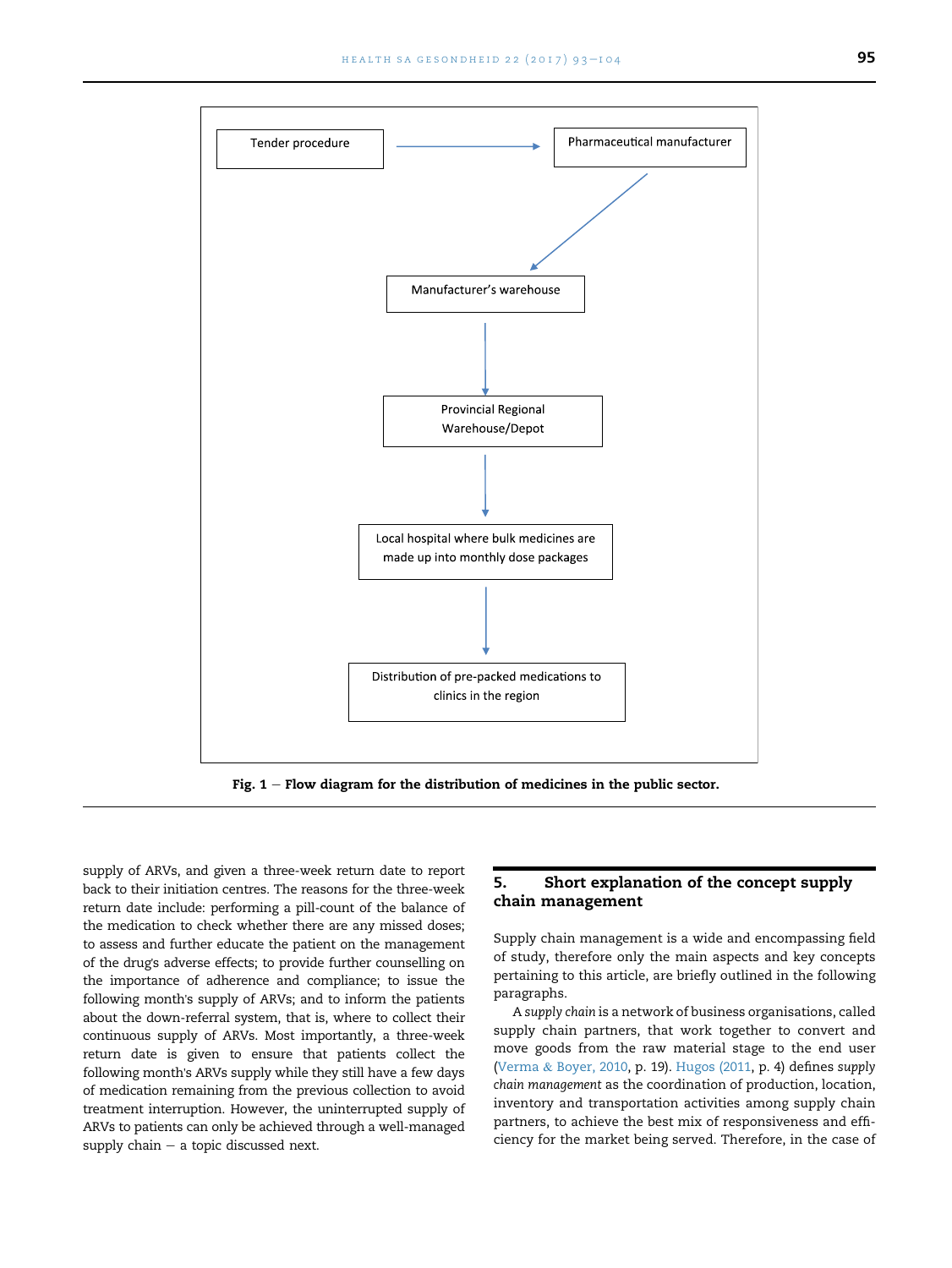distributing ARVs, each supply chain partner involved, namely the contractor, manufacturer, warehouse, transporter, hospital and clinic, has to play a coordinated and integrated role to ensure the uninterrupted distribution of ARVs to the eventual patients.

Unfortunately, there were problems in obtaining and distributing the ARVs between the pharmaceutical warehouse, the Manapo hospital and the peripheral clinics, causing patients to be without medication. The hospital claimed the warehouse maintained inadequate stock-keeping practices and was therefore unreliable in the timely delivery of the drugs. On the other hand, the hospital was accused of lacking sufficient and suitable warehousing facilities; that the staff did not have proper inventory management procedures in place; and that the transport system between the hospital and the peripheral clinics was unreliable. All these supply chain issues resulted in an unsatisfied eventual customer  $$ who in this case is the patient in need of treatment.

The four main components of supply chain management, with all four being applicable to this article, include: supply chain planning and design; inventory management and warehousing; distribution and transportation; as well as supply chain coordination. Strategic and careful planning and design is often seen as the most important aspect because, as [Pienaar and](#page-11-0) Vogt  $(2012, pp. 34-45)$  argue, the success of any business organisation depends on whether the design of its own business strategy is well integrated with that of the specific supply chain within which it operates. Proper supply chain planning and design goes a long way in eliminating problems such as inferior customer service issues, communication problems, relatively too high or too low inventory levels for the level of customer service to be achieved, poor coordination of effort, as well as long production and delivery lead-times. The concept lead-time refers to the elapsed time between the placement of an order and the receipt of the order ([Jacobs,](#page-11-0) [Berry, Whybark,](#page-11-0) & [Vollmann, 2011](#page-11-0), pp. 197, 280).

The four main operational areas to address during strategic supply chain planning and design are customer service levels, facility location, inventory decisions and transport strategy ([Ballou,](#page-11-0) [2004,](#page-11-0) pp. 39-41). A supply chain model should only be designed once the strategic planning on these four areas has been completed. Therefore, selecting the proper design greatly affects the efficiency and effectiveness of the supply chain.

Strongly linked to supply chain planning and design are the so-called supply chain drivers, which are the building blocks of a well-integrated supply chain. The major supply chain drivers relate to flexibility, responsiveness, reliability, availability and lowest delivery costs (efficiency) ([Fawcett, Ellram,](#page-11-0) & [Ogden,](#page-11-0)  $2007$ , pp. 32-35). All five of these drivers play important interrelated roles to ensure an efficient and effective supply chain and, therefore, an uninterrupted supply of, amongst others, ARVs.

Flexibility is required when problems are experienced around the structured supply chain operations. For example, if the vehicle allocated for the transportation of goods (ARVs in this case) breaks down, alternative transport has to be available [\(Pienaar](#page-11-0) & [Vogt, 2012,](#page-11-0) p. 41). Responsiveness, on the other hand, makes the firm more flexible and responsive to customers' changing requirements by designing new and/or

improved products or services [\(Wisner, Keah-Choon,](#page-11-0) & [Leong,](#page-11-0) [2012,](#page-11-0) pp. 24-25).

Reliability represents the notion that a product and the supply chain of which it forms part, can be relied on. Availability is the continuous accessibility of the product offered by the business to its customers. Product availability has to be ensured when demand occurs at any given time ([Hugos, 2011](#page-11-0), p. 57). The last supply chain driver, which is lowest delivery costs, while highly valued by customers, presents managers with unrelenting pressure to reduce costs by sourcing from the most efficient suppliers [\(Pienaar](#page-11-0) & [Vogt, 2012](#page-11-0), pp. 40-43).

The key focus areas and key performance indicators (KPIs) used to assess whether the drivers are in place and also to assess progress in terms of supply chain success, sustainability and effectiveness, include [\(Pienaar](#page-11-0) & [Vogt, 2012](#page-11-0), pp.  $45 - 47$ :

#### 5.1. Operational efficiency and effectiveness

This ensure the smooth running of supply chain operations. The stock ordering processes, for example, are considered efficient and effective if the stock is delivered within the specified time, at the correct place, at a competitive price, is of the right quality and in the correct quantity. This is known as the five rights of Logistics. In relation to this article, it means that ARVs need to be delivered and distributed at the right time, the right place, the right price, the right quality and the right quantity.

#### 5.2. Inventory management and optimisation

The required stock levels at all stocking points, for example, the warehouses at the pharmaceutical warehouse and the hospital, should be maintained at all times, taking into account factors such as lead-times, replenishment cycles and safety stock. There should also be a system in place that easily tracks the location and movement of stock at all points. This requires good communication and information (computer) systems.

Therefore, a consistent data structure has to be established throughout the supply chain to facilitate effective and efficient decision-making and execution. Data on factors such as stock quantities on order, lead-times, stock balances in the warehouse, and all other relevant documentation should always be accurate and available for retrieval. In terms of this article, the proper management of inventory and warehousing is key to a successful ARV drug distribution system. Warehousing is an essential requirement for not only the storage of inventory, but also to facilitate the proximity of the stock to the customers and the preparation of ordered stock. Furthermore, a warehouse must have a proper schedule of the dates and times to make deliveries; which batch of consignment to deliver; and shipment documentation to accompany the consignment being transported when scheduling deliveries.

#### 5.3. Risk management

The objective of risk management is to anticipate, avoid and neutralise risks. For example, if an ARV supplier cannot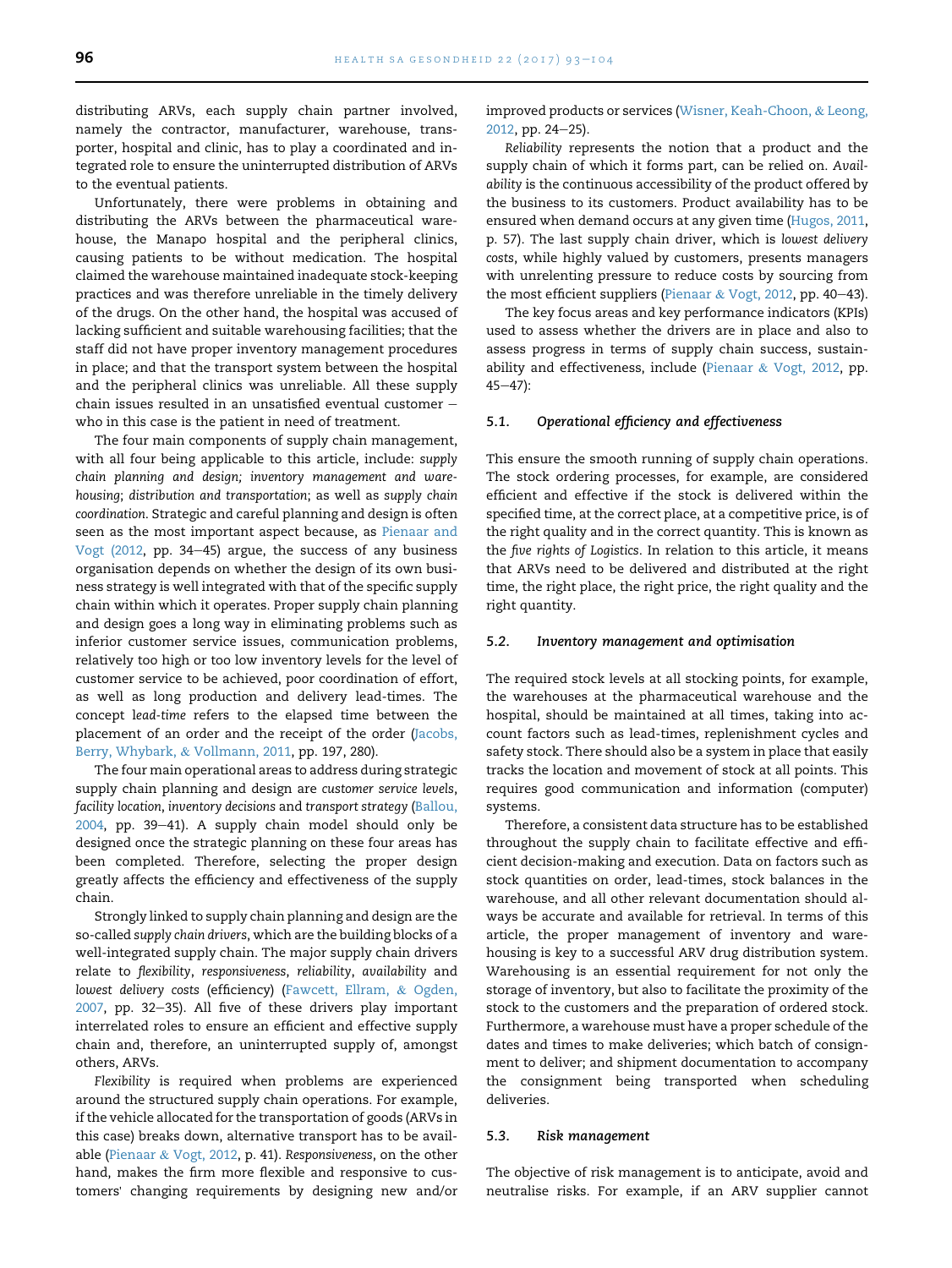supply the order of a customer such as a pharmaceutical warehouse, there should be measures or contingency actions in place to deal effectively with such uncertainties and complexities to ensure that the customer's order is completely filled as soon as possible.

#### 5.4. Relationship management

Mutually beneficial relationships with suppliers, management and customers have to be established and maintained. A longterm relationship should be maintained with only those suppliers that have high performance scores. Efficient distribution, for example, relies on an efficient transportation system, which requires good communication between the ARV supplier, the distributor and the customer  $-$  the latter being the pharmaceutical warehouse or hospital. Decisions also have to be made and agreement reached on the mode of transport to be used for efficient transportation. According to [Chopra and Meindl \(2010](#page-11-0), p. 403), the most important operational decision related to transportation in the supply chain is the routing and scheduling of deliveries. The decision when selecting the appropriate route has to be based on the geographical area, the distance between the sourcing and stocking point, and the safety of the route.

A lack of coordination in a supply chain often occurs when each operational stage or supply chain partner has their own set of objectives that are in conflict with the other stages or partners, or when the information moving between the stages or partners is delayed and/or distorted. When the different stages do not function as a whole, each stage or partner will optimise only its own objectives, without considering the impact on the complete chain. The result is a loss of supply chain coordination with negative consequences for every partner and the final customer (patient).

The so-called bullwhip effect is one of the main reasons for a lack of coordination in a supply chain. The bullwhip effect refers to a situation where members upstream in a supply chain are faced with a high degree of uncertainty and variability about the time pattern and volume of replenishment orders to be received from members downstream [\(Ireland](#page-11-0)  $\&$ [Crum, 2005](#page-11-0), p. 6; [Chandrasekaran, 2012](#page-11-0), p. 370). Demand information is distorted and fluctuations in orders at all stages in the supply chain occur because each partner has a different assessment of what demand looks like ([Johnson, Leenders,](#page-11-0) & [Flynn, 2011](#page-11-0), p. 223). In other words, the clinic does not know the correct quantity of ARVs to order from the hospital, resulting in the hospital not ordering or ordering the wrong quantity from the pharmaceutical warehouse, which again results in the pharmaceutical warehouse not ordering or ordering the incorrect quantity from the ARV manufacturer. This results in problems such as stock-outs, product obsolescence due to excessive stock levels, and/or incorrect production batches by the ARV manufacturer. All these problems lead to unacceptable customer service levels and eventual treatment failure (death).

Having been previously employed in the QwaQwa district as a pharmacy manager and experiencing ARV distribution problems during her time of employment there, the main researcher of this article undertook the study to identify the reasons for the interruption problems, and to recommend

solutions and standard operating procedures (SOPs) for the Manapo hospital and rural areas in general. The results of the study should enable the Manapo and other rural hospitals to improve their ARV drug distribution practices and the management of their ARV supply chains so that patients can have uninterrupted access to their monthly supply of ARVs, thereby increasing drug adherence and prolonging lives.

### 6. Research methodology

The nature of the topic researched dictated the use of mainly the quantitative research method, with the study being descriptive and contextual in nature. According to [De Vos,](#page-11-0) [Strydom, Fouche, and Delport \(2011,](#page-11-0) pp. 96, 167, 251), descriptive research uses a data analysis method that entails the organisation, display and interpretation of data which results in presenting a picture of the specific details of a situation. It focuses on the how and why questions  $-$  in this case the specific details of the ARV drug ordering, receipt and distribution practices followed at the Manapo hospital. Contextual research was used to contextualise the objectives of the study as the investigation took place in a specific setting (the QwaQwa rural district) under certain circumstances (the interrupted supply of ARVs at the Manapo hospital) ([Babbie](#page-11-0)  $&$ [Mouton, 2001](#page-11-0), p. 272).

The research methods utilised in this study included: judgement sampling as a non-probability sampling method; a self-administered questionnaire as the measuring instrument to measure the study variables; and statistical methods to analyse the data collected. The target population of the study comprised of rural hospitals, as well as pharmacists and pharmacist assistants who work at these rural hospitals and are involved in the distribution of ARVs. The Manapo hospital, together with its pharmacists and pharmacist assistants who worked at the hospital before and at the time of the study, was the sample of the article. According to the Manapo hospital pharmacy records of staff departmental allocations and duty roster, a total of 21 pharmacists and pharmacist assistants were allocated to work in the ARV department to perform pharmaceutical-related functions. Therefore, the sample size was restricted to the 21 pharmacists and pharmacist assistants working in the QwaQwa district.

The questionnaire was constructed after secondary sources in the form of books, journals, electronic databases, the Internet, as well as various governmental reports and policies, including the [Free State Department of Health \(FSDoH\)](#page-11-0) [Inventory Management Policy \(2012\),](#page-11-0) had been extensively consulted. Furthermore, the main researcher consulted with a statistician, who is a staff member in the Statistical Consultation Unit at the Nelson Mandela Metropolitan University (NMMU) in Port Elizabeth, to clarify and discuss the content and analysis of the questionnaire. The final questionnaire consisted of a total of 34 open-ended questions. The openended questions were structured in such a manner that the main researcher could assess the opinions of the respondents for each of the variables she saw necessary to address the purpose of the study.

After designing and developing the questionnaire, it was pre-tested. The main researcher had a pilot run with five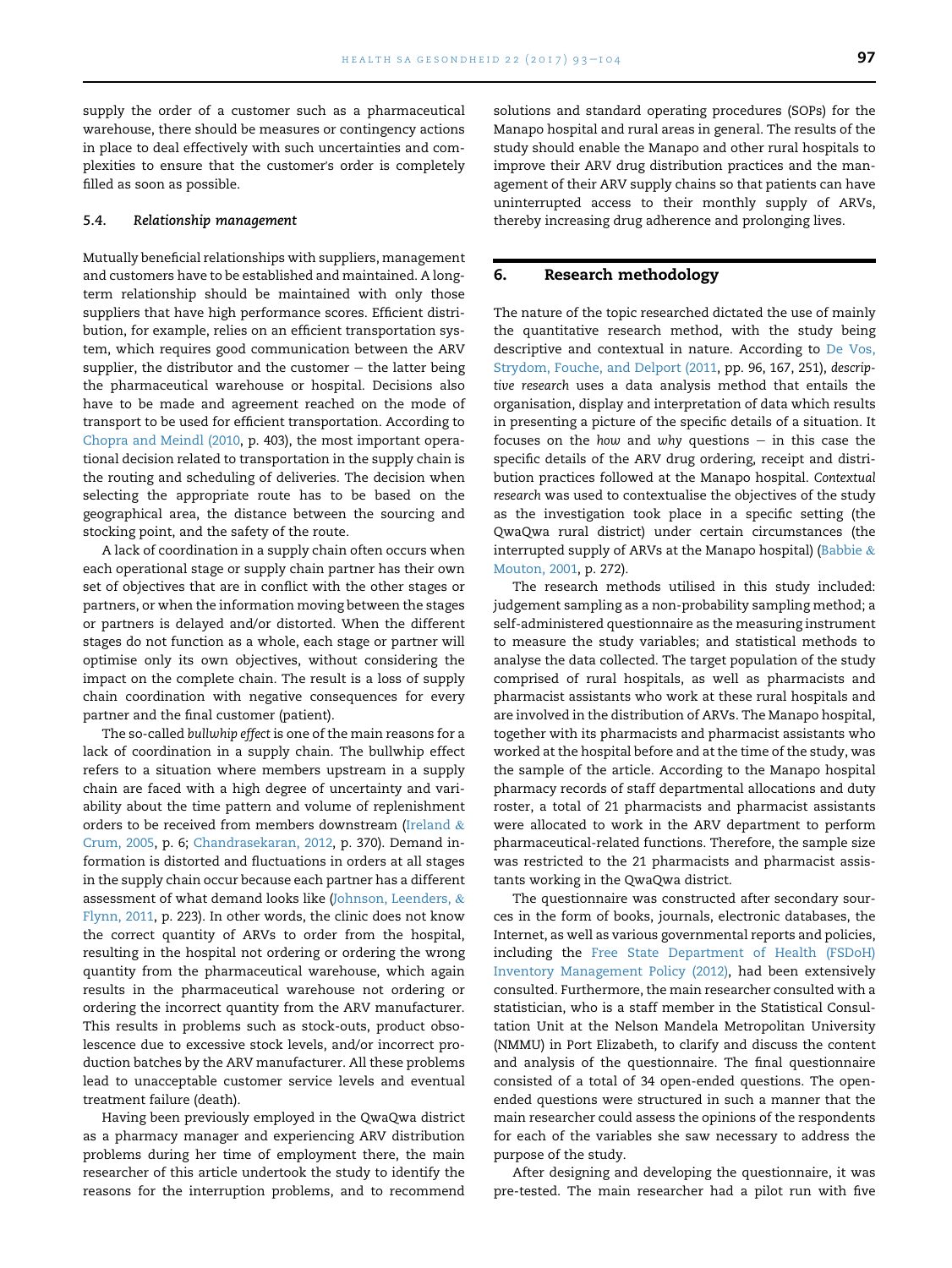pharmacists who gave feedback on the questions and the researchers then did some minor rewording and rephrasing with regard to some of the questions. After these minor adjustments had been done, the researchers were satisfied and convinced that the questionnaire questions were clear and unambiguous, and that the respondents would be able to complete the questionnaire without any difficulty and at their own convenience, as advised by [Welman, Kruger, and](#page-11-0) [Mitchell \(2005,](#page-11-0) p. 153). The questionnaire had a covering letter to inform the respondents of the reasons for and objectives of the study, as well as stating that their identity would not be disclosed and the responses treated as anonymous.

A copy of the questionnaire, together with the cover letter, a consent form, and a spare envelope were hand-delivered by the main researcher to each respondent who still worked at the Manapo hospital at the time of the study. For those respondents who had retired and/or moved to other places, the consent forms and questionnaires were sent via e-mail, mailed or faxed. The format of the questionnaire made it easy for the responses to be coded into numeric data that could be analysed. The role of the main researcher was to collect and collate the data, which was then edited, coded, captured in Microsoft Excel and imported into the Statistica Version 9.0 package for analyses. A reliability test was not conducted as the sample was not sufficient to conduct Cronbach Alpha testing.

Two types of validity are applicable to this study, namely content validity and face validity. Content validity refers to the extent (adequacy) to which the measuring instrument (a questionnaire in this case) measures the actual concepts related to the topic. Face validity refers to the fact that the questions are unambiguous to the respondents and therefore the gathered information will be valid ([De Vos et al. 2011](#page-11-0), p. 167). As explained earlier, the researchers ensured face validity through means of a pilot study where certain questions were slightly adapted, as well as by formulating questions that addressed the defined study objectives. Face validity and content validity were also ensured as follows: the NMMU statistician assisted the main researcher in the design of the questionnaire and with the conversion of the data collected from the questionnaires into numerical data for ease of analysis; a comprehensive literature review was undertaken on which the questionnaire questions were based; as well as the 17 years of practical experience gained by the main researcher in the specific field of study. With the main researcher having left the district as employee by the time the study was done, there was no conflict of interest, neither response bias from the respondents. Response bias was further avoided by the fact that all the members of the sample were invited to participate in the survey without any incentives being offered. Participation was totally voluntary and no person was forced in any way to participate in the survey.

As far as ethical issues are concerned, approval to conduct the study in the QwaQwa district was obtained from the Head of Department of the Free State Department of Health. As advised by [Neuman \(2011](#page-11-0), p. 152), confidentiality and anonymity were ensured by the main researcher by holding the respondents' information in confidence and by releasing the data in a way that did not permit anyone to link specific individuals to the gathered information. Each questionnaire had a unique tracking number assigned to each respondent. The main researcher kept a list of the respondents' names and tracking numbers which was only used to identify the nonrespondents for follow-up purposes.

#### 7. Empirical results and discussion

This section presents the empirical findings of the study with the aid of Tables  $1-6$ . The tables are based on the summaries of the questionnaire responses and presented in terms of the study objectives and the lay-out of the questionnaire used in the study. Of the sample size of 21 possible respondents identified, 20 responded, giving a response rate of 95.2%.

Based on the empirical results, three main reasons for the interrupted supply of ARVs to patients were identified and are outlined below.

# 7.1. The hospital and the clinics did not order stock according to official policy

In general industry practice the ordering of stock is done in terms of either the fixed order quantity (FOQ) approach or the fixed order interval (FOI) approach. The fixed order quantity model involves re-ordering a fixed amount of a product each time re-ordering takes place. Organisations using this approach generally need to develop a minimum stock level to determine when to re-order the fixed quantity. This is called the (predetermined) re-order point. When the stock on hand reaches this predetermined level, the fixed order quantity reaches this predetermined level, the fixed order quantity<br>(also called the economic order quantity or EOQ) is "auto-(also called the economic order quantity or EOQ) is "auto-<br>matically" ordered. Basically, the predetermined ordering point/level triggers the next order. When only a fixed amount of a given item is ordered at one time, it helps to limit re-order mistakes, conserve storage space, and prevent unnecessary expenditures that would tie up funds that could be better utilised elsewhere ([Coyle, Langley, Novack,](#page-11-0) & [Gibson, 2013](#page-11-0), pp. 353, 370).

On the other hand, the fixed order interval approach, also called the fixed period or fixed review period approach, involves ordering varying quantities of inventory at fixed or regular intervals. Generally, the varying amounts ordered depend on how much of the product is in stock and available at the time of the review, meaning that order sizes are normally based on the amount on hand at the time of review ([Coyle et al., 2013](#page-11-0), pp. 353, 370).

The ordering of stock according to predetermined reorder points - the first-mentioned FOQ approach  $-$  is the official Inventory Management Policy of the [Free State Department of](#page-11-0) [Health \(FSDoH\) \(2012](#page-11-0), p. 15). However, when studying [Tables 1](#page-6-0) [and 2](#page-6-0) which list the responses to the questions applicable to the ordering of stock by the hospital from the pharmaceutical warehouse, as well as by the clinics from the hospital, respectively, it is clear that neither official policy nor a uniform, specific order pattern was followed. For example, [Table](#page-6-0) [1](#page-6-0) shows that the majority of the respondents (65%) indicated that hospital staff ordered stock from the warehouse on order dates (the FOI approach); 25% of the respondents ordered stock only when safety levels were reached; and 10% of the respondents ordered stock only when needed. According to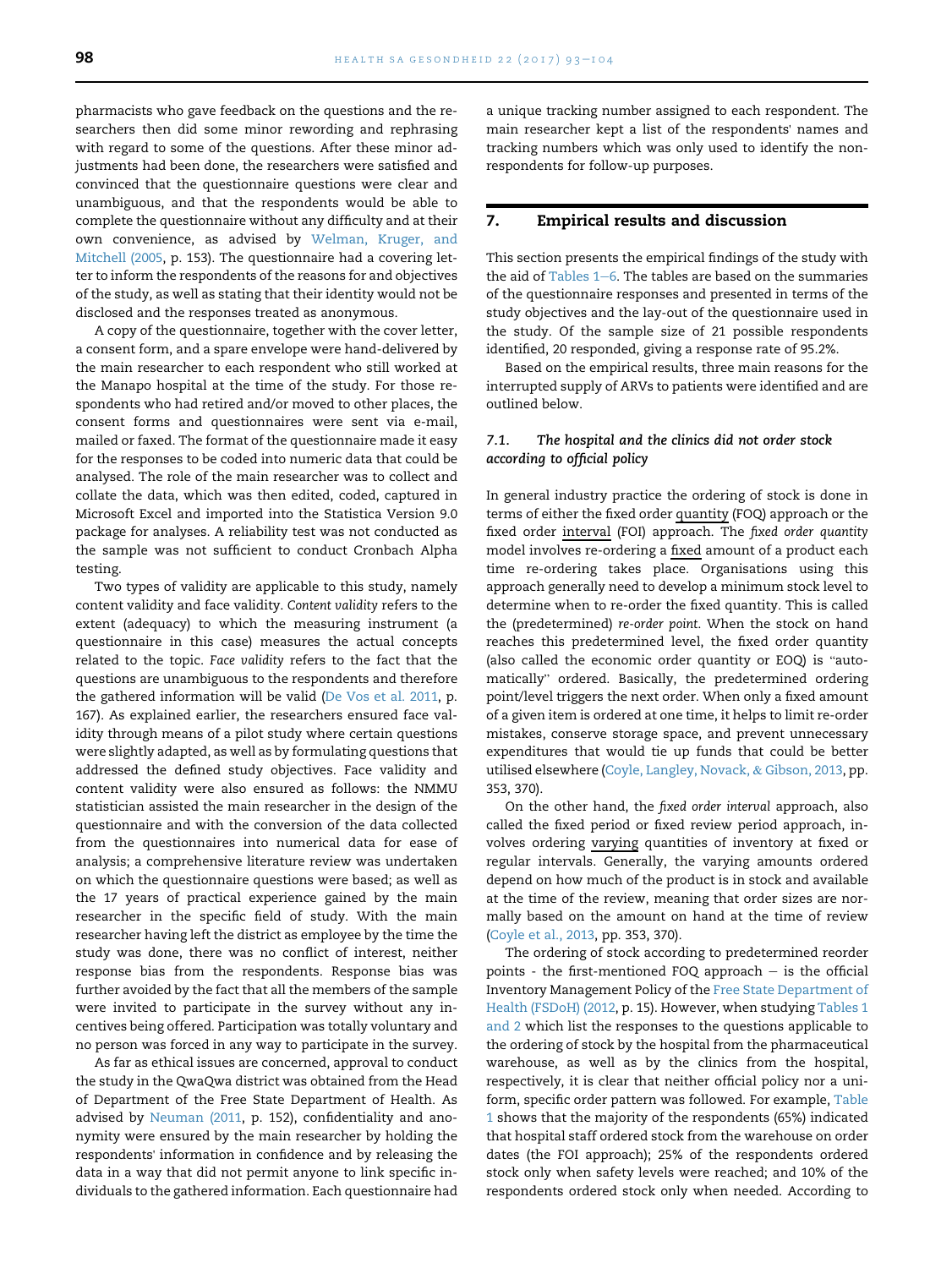<span id="page-6-0"></span>

| Table $1$ – Stock ordering practices from the warehouse by the hospital. |                              |                |    |                |                |
|--------------------------------------------------------------------------|------------------------------|----------------|----|----------------|----------------|
| Question                                                                 | Scales                       | n              |    |                | Percentage (%) |
| What ordering system do                                                  | Computer only                | 5              |    | 25             |                |
| you use to order from the warehouse?                                     | Manual forms only            | 9              |    | 45             |                |
|                                                                          | <b>Both</b>                  | 6              |    | 30             |                |
|                                                                          | Other                        | $\Omega$       |    | $\Omega$       |                |
| When is ARV stock ordered                                                | On order dates               | 13             |    | 65             |                |
| from the warehouse?                                                      | Safety stock levels          | 5              |    | 25             |                |
|                                                                          | When needed                  | $\overline{2}$ |    | 10             |                |
| How do you follow up on the                                              | Telephone                    | 18             |    | 90             |                |
| status of ARV orders with the                                            | E-mail                       | $\Omega$       |    | $\Omega$       |                |
| warehouse (e.g. back orders)?                                            | Fax                          | $\Omega$       |    | $\Omega$       |                |
|                                                                          | Do not follow up             | $\overline{2}$ |    | 10             |                |
| How often have you experienced                                           | Always                       | $\Omega$       |    | $\Omega$       |                |
| ARV order duplication/s after (1) placing an order?                      | Sometimes                    | 3              |    | 15             |                |
|                                                                          | Never                        | $\overline{7}$ |    | 35             |                |
| How often have you experienced                                           | Always                       | $\mathbf{0}$   |    | $\Omega$       |                |
| ARV order duplication/s after (2) receiving an order?                    | Sometimes                    | $\overline{2}$ |    | 10             |                |
|                                                                          | Never                        | 8              |    | 40             |                |
| Is the following information                                             |                              | Yes            | %  | <b>No</b>      | %              |
| easily available?                                                        | Lead-time                    | 13             | 65 | $\overline{7}$ | 35             |
|                                                                          | Ouantities ordered           | 19             | 95 | $\mathbf{1}$   | 5              |
|                                                                          | Order placement dates        | 19             | 95 | $\mathbf{1}$   | 5              |
|                                                                          | Expected delivery dates      | $7^{\circ}$    | 35 | 13             | 65             |
|                                                                          | <b>Ouantities O/S orders</b> | 15             | 75 | 5              | 25             |
|                                                                          | Out of stock at warehouse    | 15             | 75 | 5              | 25             |
| Have you experienced<br>ARV order duplication?                           |                              | $\overline{2}$ | 10 | 18             | 90             |
| Narration or interpretation of tables                                    |                              |                |    |                |                |

Narration or interpretation of tables.

With reference to Tables  $1-3$ , the following coding was ascribed to:  $n =$  Number or responses for each question-scale; % = Percentage number of responses for the particular scale.

No responses = Number of respondents who did not answer a particular question. Please note that the "no" responses were recorded only if a particular question was not answered by any of the respondents.

Table 2, the majority of the respondents (70%) indicated that clinic staff also placed orders mainly according to order dates, while the remaining 30% indicated that clinics placed orders with the hospital only when the stock was depleted (20%) or when convenient (10%).

The ordering of ARVs according to order dates, as practiced by the majority of the respondents, is seen as a main reason why the correct order quantities are not delivered timeously and stock-outs are experienced. The problem is that there might seem to be enough stock at the

time of review and ordering, but the stock could become depleted quicker than expected when demand increases unexpectedly.

Table 1 also shows that stock was ordered through the use of manual forms by 45% of the respondents. Some 25% used only the computer system to order the stock, while 30% used both the computer and the manual forms to order the stock from the pharmaceutical warehouse. The use of manual forms could also explain why 35% of the respondents indicated that no information was available on lead-times (see

| Table $2$ – Order and delivery practices from the hospital to the clinics. |                             |                |                |  |  |
|----------------------------------------------------------------------------|-----------------------------|----------------|----------------|--|--|
| Question                                                                   | Scales                      | n              | Percentage (%) |  |  |
| Which transport system does the hospital use                               | In-house                    | 14             | 78             |  |  |
| to deliver stock to the clinics? (Note: No responses $= 2$ )               | Outsourced                  |                | $\Omega$       |  |  |
|                                                                            | Both                        |                | 22             |  |  |
| How is transport arranged?                                                 | Telephone                   | 18             | 72             |  |  |
|                                                                            | E-mail                      |                | 4              |  |  |
|                                                                            | Fax                         |                | 4              |  |  |
|                                                                            | Send someone                |                | 20             |  |  |
| When do clinics place ARV orders with the hospital?                        | When stock runs out         |                | 20             |  |  |
|                                                                            | Anytime/When convenient     | $\overline{2}$ | 10             |  |  |
|                                                                            | According to order dates    | 14             | 70             |  |  |
| How long does it take for the stock to reach the clinics?                  | Same day of ordering        |                | 15             |  |  |
|                                                                            | The following day           | 6              | 30             |  |  |
|                                                                            | According to delivery dates | 11             | 55             |  |  |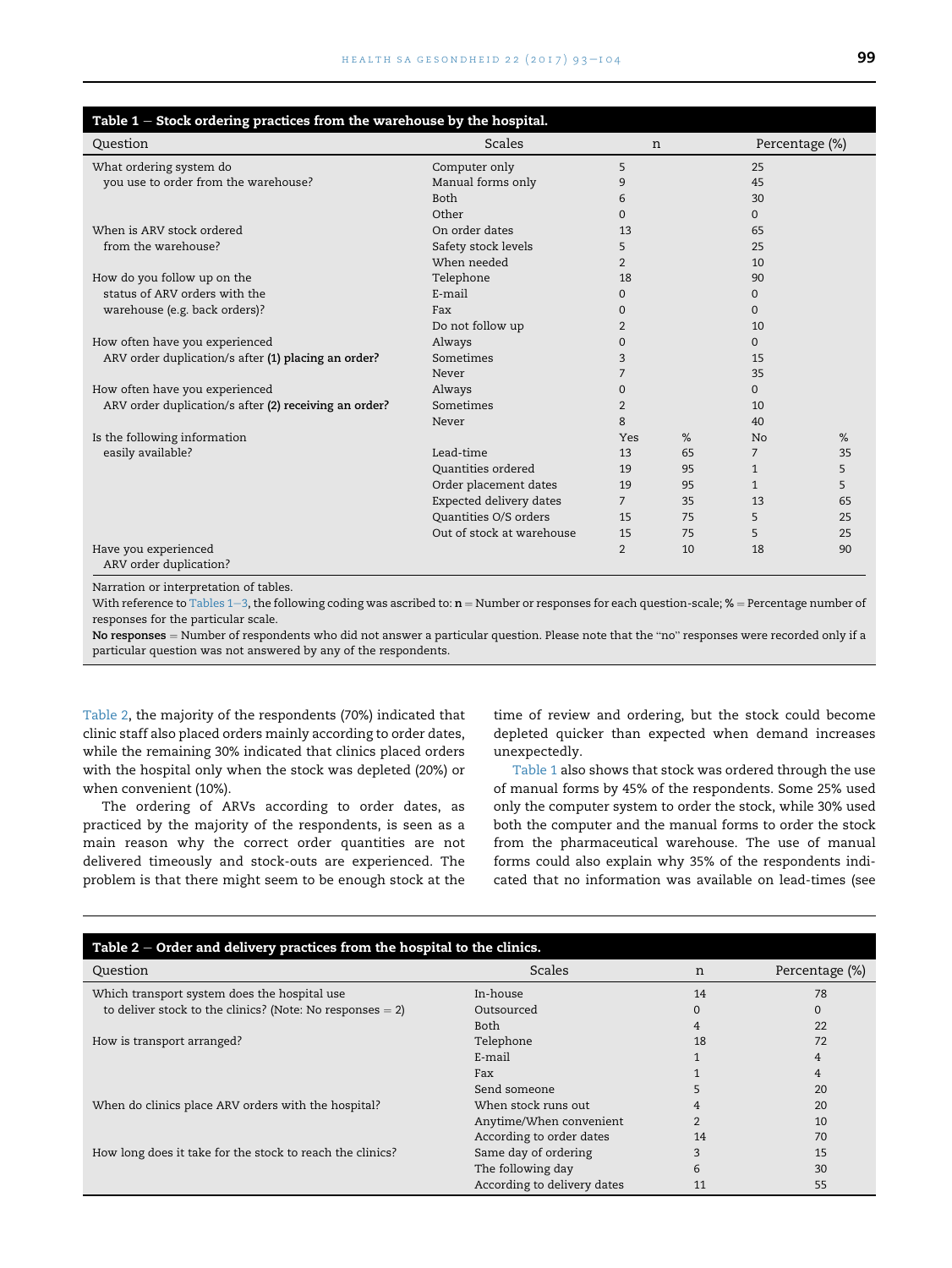[Table 1](#page-6-0)), while 65% of the respondents could not access information on expected delivery dates. The literature review states that orders should rather be placed electronically (Eprocurement) to reduce the lead-times associated with order placement and to improve information transfer and retrieval ([Chandrasekaran, 2012,](#page-11-0) p. 424). Electronic placement also reduces the overall transmitted time.

As shown in [Table 2,](#page-6-0) the majority of the respondents (78%) used in-house transport to deliver the drugs from the hospital to the clinics. The remaining 22% of the respondents alternated between the use of in-house and outsourced transport to deliver ARVs to the clinics.

It was observed that the majority of the respondents (72%) arranged for transport telephonically to request delivery of the drugs from the hospital to the clinics. This type of booking was considered acceptable as the main transport utilised by the respondents was in-house transport. Electronic booking systems would, of course, have been preferable if the dominant transport system was outsourced.

### 7.2. Lack of reliable, structured transportation from the pharmaceutical warehouse to the hospital

Table 3 lists the results of the questions applicable to the transportation of stock from the pharmaceutical warehouse to the Manapo hospital. The transport system was found to be unreliable as 70% of the respondents indicated that transport only sometimes (not always) arrive according to the scheduled dates and times. This causes delays in the delivery of ARVs, with only 30% of respondents indicating that they receive their orders within the expected time frames, and only 35% always receiving the correct order quantities. Of further concern is the fact that 36% of the respondents ascribed the delays to the unavailability of stock at the pharmaceutical

#### Table  $3 -$  Transportation practices from the pharmaceutical warehouse to the hospital.

| Question                                       | <b>Scales</b>        |                | n %      |
|------------------------------------------------|----------------------|----------------|----------|
| Which transport system does                    | In-house             | $\mathfrak{D}$ | 10       |
| the hospital use to obtain                     | Outsourced           | 9              | 45       |
| stock from the warehouse?                      | <b>Both</b>          | 9              | 45       |
| Which transport system does                    | In-house             |                | 15 79    |
| the hospital use when stock                    | Outsourced           | $\Omega$       | $\Omega$ |
| is required urgently?                          | <b>Both</b>          | 4              | 21       |
| (Note: No response $= 1$ )                     |                      |                |          |
| Does the transport arrive on                   | Always               | 5              | 25       |
| scheduled dates and times?                     | Sometimes            |                | 14 70    |
|                                                | Never                | 1              | -5       |
| Is the ARV stock received within               | Yes                  | 6              | 30       |
| the expected time frame from the<br>warehouse? | No                   |                | 14 70    |
| If answered "No" to the above question,        | No transport         | 4              | 18       |
| what is the reason for the delay?              | No staff             | 7              | 32       |
|                                                | No stock at          | 8              | 36       |
|                                                | pharma-ceutical      |                |          |
|                                                | warehouse            |                |          |
|                                                | Orders placed late 3 |                | 14       |
| Are the correct order quantities               | Always               | 7              | 35       |
| delivered?                                     | Sometimes            |                | 13 65    |
|                                                | Never                | $\Omega$       | $\Omega$ |

warehouse, with the lack of staff at the pharmaceutical warehouse seen by 32% of the respondents as problematic. Some 18% of the respondents identified the cause of the delays in the delivery of ARVs as the unavailability of transport vehicles to deliver the drugs, while 14% blamed it on the late placement of orders at the pharmaceutical warehouse.

Outsourced transport was utilised for the delivery of the stock from the pharmaceutical warehouse by 45% of the respondents, while 45% of the respondents used both in-house and outsourced transport to obtain the stock from the warehouse. The remaining 10% used only the in-house transport to obtain their orders from the pharmaceutical warehouse. Urgent deliveries were carried out using the in-house transport by 79% of the respondents, while the remaining 21% used both in-house and outsourced transport for urgent deliveries.

#### 7.3. Poor inventory management and poor overall communication

The results of the questions pertaining to inventory management and warehouse practices at the hospital are shown in [Table 4.](#page-8-0) The hospital experienced a high occurrence of stock shortages, with stock-outs often extending over a period of one to three months. Incorrect quantities (53%) and delivered stock having short expiry dates (74%) were the main concerns of the respondents on the status of the stock received from the pharmaceutical warehouse, while 17% and 11% respectively received damaged stock or experienced a break in the cold chain storage. All four of the mentioned inventory-related problems compromise the quality of the ARVs and the success of the inventory management process.

The [FSDoH Inventory Management Policy \(2012\)](#page-11-0) prescribes two forms of stock take to be performed, namely bi-annual (on 31 March and 30 September) and in-house spot-checks to be carried out on a quarterly basis. However, the empirical results shown in [Table 4](#page-8-0) give no indication of bi-annual stocktaking being performed at the Manapo hospital. The majority of the respondents (65%) performed stock-taking on a monthly basis, while 25% did it quarterly and 10% on a weekly basis. Also, 85% of the respondents captured the ARV stock levels on stock-cards, while only 15% recorded the stock levels on their computer system. Data is more easily accessible for retrieval when computerised. Furthermore, the process of double-checking orders before issuing ARVs to clinics, which is a basic warehouse operational requirement, was standard practice for only 25% of the respondents.

Although there were a high percentage of respondents who kept records of stock balances at the hospital (78%) and stock issues to clinics (82%), only 50% of the respondents kept records of stock balances at clinics, while the other 50% did not perform any record keeping at all. This was not satisfactory as the hospital staff are the sole providers of medications to the clinics, and therefore need reliable information with regard to the stock levels at the clinics in order to accurately calculate orders from the clinics. The results also show that the total percentage of the respondents who did not maintain any records of stock returns, or the reasons for the returns, or corrective steps to be taken, were calculated at 33%, 24% and 29%, respectively.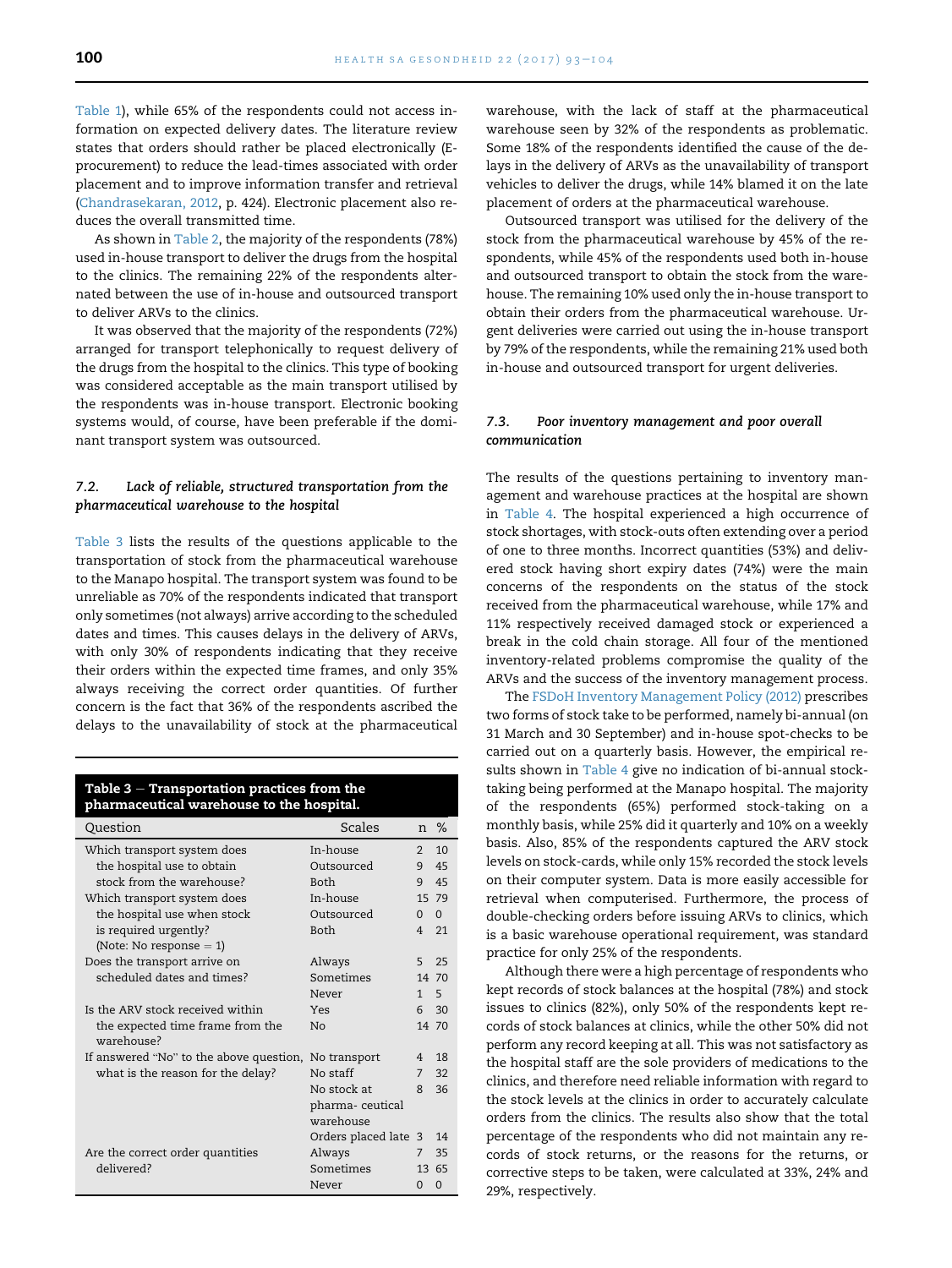<span id="page-8-0"></span>

| Table 4 - Inventory management and warehousing practices at the hospital.                        |                      |                |    |                |                |  |  |
|--------------------------------------------------------------------------------------------------|----------------------|----------------|----|----------------|----------------|--|--|
| Question                                                                                         | <b>Scales</b>        | n              |    |                | Percentage (%) |  |  |
| How often do you perform ARV stock-taking?                                                       | Weekly               | $\overline{2}$ |    | 10             |                |  |  |
|                                                                                                  | Monthly              | 13             |    | 65             |                |  |  |
|                                                                                                  | Quarterly            | 5              |    | 25             |                |  |  |
|                                                                                                  | Bi-annual            | $\mathbf 0$    |    | $\Omega$       |                |  |  |
|                                                                                                  | Never                | $\Omega$       |    | $\Omega$       |                |  |  |
| Where are the ARV stock levels captured?                                                         | Stock-cards          | 17             |    | 85             |                |  |  |
|                                                                                                  | Computer             | 3              |    | 15             |                |  |  |
|                                                                                                  | No records           | $\mathbf{0}$   |    | $\Omega$       |                |  |  |
| How much ARV stock quantities can the pharmacy stores keep?                                      | 1 month              | 2              |    | 10             |                |  |  |
|                                                                                                  | 2 Months             | 3              |    | 15             |                |  |  |
|                                                                                                  | 3 months             | 14             |    | 70             |                |  |  |
|                                                                                                  | 4 Months             | $\mathbf{1}$   |    | 5              |                |  |  |
| Which of the following have you experienced                                                      | Incorrect quantities | 10             |    | 53             |                |  |  |
| regarding stock received from the warehouse?                                                     | Damaged Stock        | 3              |    | 17             |                |  |  |
| (Note: No responses $= 1$ ; 2;2; 1)                                                              | No cold chain        | $\overline{2}$ |    | 11             |                |  |  |
|                                                                                                  | Short expiry dates   | 14             |    | 74             |                |  |  |
| Which record do you use for stock balances in pharmacy                                           | Computer             | 9              |    | 45             |                |  |  |
| stores, stock issue to clinics, and balances at clinics?                                         | Stock-cards          | 11             |    | 55             |                |  |  |
|                                                                                                  | Other                | $\Omega$       |    | $\Omega$       |                |  |  |
| Is ARV safety stock available in the pharmacy stores?                                            | Always               | 16             |    | 80             |                |  |  |
|                                                                                                  | Sometimes            | $\overline{2}$ |    | 10             |                |  |  |
|                                                                                                  | Never                | 2              |    | 10             |                |  |  |
| Is the stock double-checked before issuing to the clinics?                                       | Always               | 5              |    | 25             |                |  |  |
|                                                                                                  | Sometimes            | 10             |    | 50             |                |  |  |
|                                                                                                  | Never                | 5              |    | 25             |                |  |  |
|                                                                                                  |                      | Yes            | %  | No             | %              |  |  |
| Is a record kept of stock returned to the warehouse? (No response $= 2$ )                        |                      | 12             | 67 | 6              | 33             |  |  |
| Is a record kept of the reason for the return of stock? (No response $= 3$ )                     |                      | 13             | 76 | 4              | 24             |  |  |
| Is a record kept of corrective steps taken regarding the<br>return of stock? (No response $=$ 3) |                      | 12             | 71 | 5              | 29             |  |  |
| Does the pharmacy store have sufficient capacity to hold a 3-months stock level?                 |                      | 10             | 50 | 10             | 50             |  |  |
| Have you experienced any stock losses in the stores? (No response $= 2$ )                        |                      | $\overline{2}$ | 11 | 16             | 89             |  |  |
| Is there a record in place that shows the following?                                             |                      | Yes            | %  | N <sub>o</sub> | %              |  |  |
| Stock balance in the hospital stores                                                             |                      | 14             | 78 | 4              | 22             |  |  |
| Stock balance in the clinics                                                                     |                      | 14             | 82 | 3              | 18             |  |  |
| Quantities to issue to the clinics                                                               |                      | 8              | 50 | 8              | 50             |  |  |

A main reason for the poor levels of inventory management is the poor levels of communication and information sharing among the supply chain partners. The majority of the respondents (61%) indicated that there were no meetings or forums held to share information between the warehouse, the hospital and the clinics on matters related to the distribution of ARVs. The remaining 39% of the respondents indicated that they had attended meetings either on a monthly basis (22%) or every 3 months (17%). This made access to accurate information on the lead-times of orders placed and the dates of scheduled deliveries difficult, and this in turn distorted the order cycle processes.

#### 8. Recommendations

As discussed earlier, the literature study undertaken for this article identified the following supply chain processes as being critical for supply chain success: supply chain planning and design; inventory management and warehousing; distribution and transportation; and supply chain coordination. The recommendations proposed to address the main problems identified, are outlined according to these processes.

#### 8.1. Abide by official policy and implement a supply chain planning and design process

As the main topic of this article was the interruptions in the delivery of ARVs and finding solutions for the problems, supply chain planning and design needs to start with abiding by the official FSDoH Inventory Management Policy, that is, following the Fixed Order Quantity approach, with stock to be ordered at a predetermined level. This will ensure more consistency in the timely delivery of ARVs in the correct quantities, as well as less interruptions in the availability of stock being distributed to the clinics, thereby better meeting patients' requirements of a daily intake.

In line with official policy, a further recommendation on inventory decisions is the use of the pull strategy as opposed to the push strategy currently in existence. The pull strategy facilitates the ordering of stock when pre-determined levels are reached, thereby minimising stock obsolescence [\(Bowersox, Closs, Cooper,](#page-11-0) & [Bowersox, 2013](#page-11-0), p. 174). The latter problem (stock obsolescence) is associated with the push strategy where stock is ordered in advance in anticipation of being used.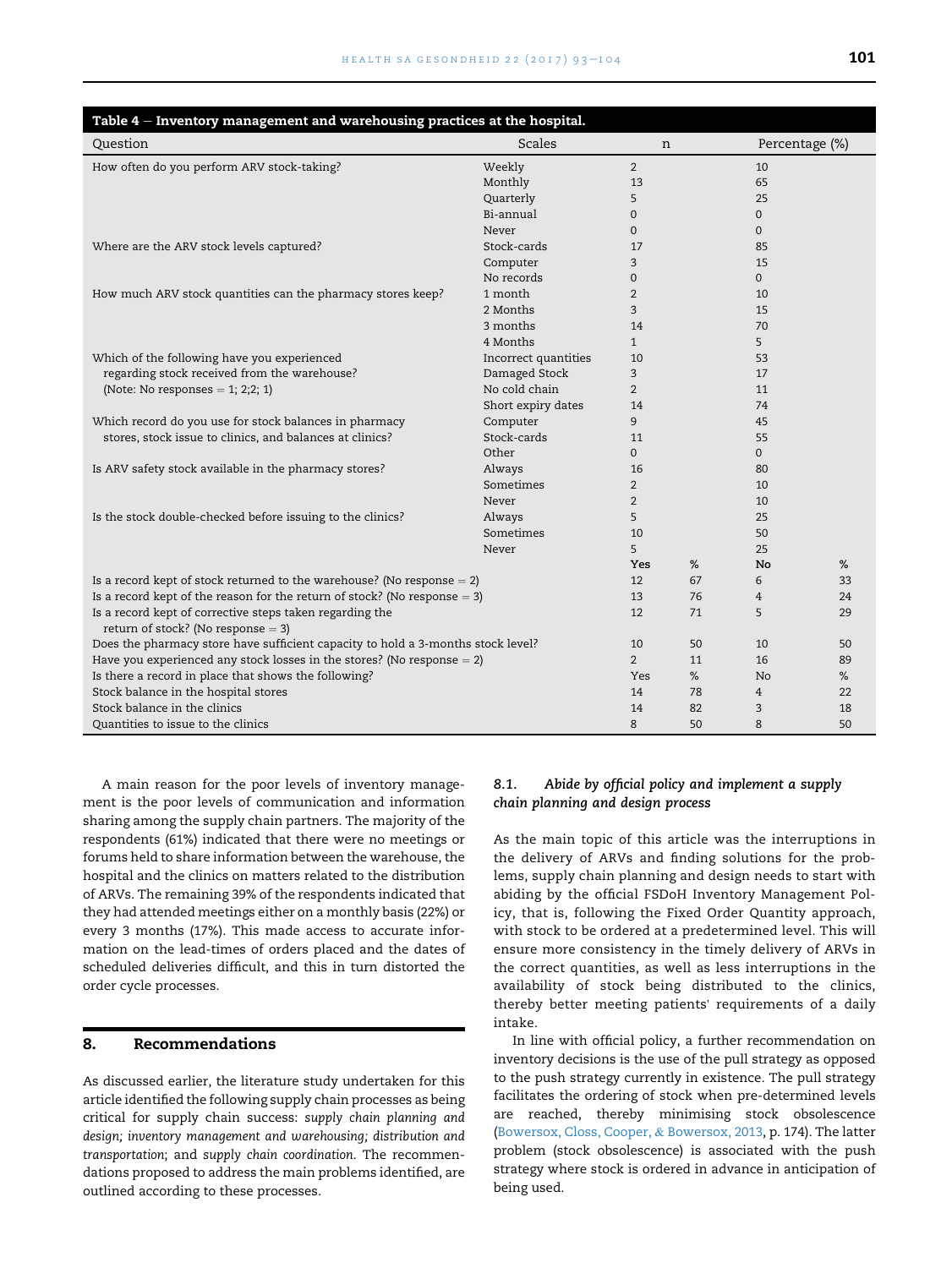#### 8.2. Improve inventory management and warehousing practices

The staff at the pharmaceutical warehouse, the hospital and the clinics should be trained on the importance and optimum methods of stock management, warehousing practices and thorough record keeping of stock. Record keeping of stock discrepancies also needs attention, while the double-checking of orders to be issued to the clinics will limit errors that could arise along the order cycle. Furthermore, electronic stocksheets or stock-registers instead of manual stock-cards should be used as it facilitates easier and faster retrieval of information when required. The use of manual forms should be limited and only used as back-up when the computer systems are off line. The practice of bi-annual stock-taking, which is a requirement of the FSDoH's Inventory Management Policy, should also be introduced and adhered to at the hospital.

In line with the literature review, the capacity of the hospital's warehouse needs to be determined so that the space can be better utilised. Properly utilised space, through carefully planned inventory management and distribution operations, is important to ensure a more consistent availability of stock. A Warehouse Management System (WMS/computer system) needs to be put in place to get maximum use of the warehouse and to manage inventory better. For the WMS to assist in establishing more effective warehousing operations, the hospital staff should ensure that the following practices are adhered to in the warehouse:

- 8.2.1 Keep a time schedule for the preparation of clinic orders to ensure the smooth running of operations.
- 8.2.2 Maximise on the use of space allocated to each store's activity.
- 8.2.3 Minimise the time taken to carry out the store's operational activities.
- 8.2.4 Keep track of the location of patients' treatments that are still being prepared and packaged, as well as the location of completed clinic orders.
- 8.2.5 Promote the order-picking accuracy, that is, the preparation and packaging of patients' treatment and its staging, prior to delivery to the clinics.

Furthermore, the pharmaceutical warehouse needs to ensure the consistent availability of stock. The delivery of the correct quantities is stressed throughout the literature review, and particular emphasis is placed on the fact that the effective management of inventory starts with the receipt of the correct quantities.

### 8.3. Implement an effective order cycle (replenishment) system

The recommendations to ensure the effective and efficient management of inventory and warehousing are centred on a successful order cycle system. Inventory management can be improved by placing, processing and preparing orders prior to shipment to the various clinics through an effective order cycle system. To facilitate an effective order cycle system, the following parameters should be ensured:

- 8.3.1 The completion of an order cycle within the stipulated cycle time.
- 8.3.2 The performance of frequent stock spot-checks at both the hospital and the clinics to ensure sufficient stock levels and order quantities.
- 8.3.3 Less variability in the length of the order cycles and lead-times to minimise the levels of safety stock being kept at the hospital.
- 8.3.4 Determining more dependable and consistent leadtimes to ensure lower inventory costs, higher product quality, sufficient inventory levels and less stock-outs. Dependable lead-times also reduce errors such as the duplication of order processing and/or the shipment of incorrect quantities.

# 8.4. More effective and reliable distribution and transportation processes

The Manapo hospital is the distribution centre (DC) that serves as a storage location for ARVs and as a transfer point of treatment to the peripheral clinics in the QwaQwa district. However, the distribution and transportation of ARVs from the hospital as DC should be improved to ensure a less interrupted and more consistent supply of the drugs by increasing the reliability of the transportation system.

Decisions should be made on which transport system, either the in-house or the outsourced transportation mode, will be the dominant format and which will be the back-up or alternative format for both the warehouse (main) deliveries and urgent deliveries. The routing and scheduling, for example, as well as the dates and times the trucks are expected to make deliveries, must be precisely planned and executed to ensure the uninterrupted and consistent delivery of the stock. As part of improved routing and scheduling, the correct shipment documentation must accompany the orders of ARVs transported to the peripheral clinics, so that any form of delay in the timely delivery of the drugs can be reduced or eliminated to avoid stock shortages.

As shown in [Table 5,](#page-10-0) outsourced transport, which is a facility at the warehouse, is recommended for use as the dominant transport for the main deliveries, and the in-house transport used as the dominant transport for urgent warehouse deliveries, main clinic orders and urgent clinic deliveries.

In an effort to improve the delivery of orders, a recommendation is provided in [Table 6](#page-10-0) to improve the routing and scheduling of ARV delivery from the hospital to the peripheral clinics. A total of ten peripheral clinics are associated with the issue of ARVs to patients in the QwaQwa district. Therefore, as shown in [Table 6](#page-10-0), the clinics were grouped according to their geographical location so that a single shipment could be carried out to clinics closest to each other.

In terms of [Table 6](#page-10-0), orders for clinics 1, 2 and 3 are processed in the first week, orders for clinics 4, 5 and 6 are processed in the second week, orders for clinics 7 and 8 are processed in the third week, and orders for clinics 9 and 10 in the fourth week. It should be noted that three of the ten clinics each are allocated to weeks 1 and 2, and that only two clinics each are allocated to weeks 3 and 4. Taking into consideration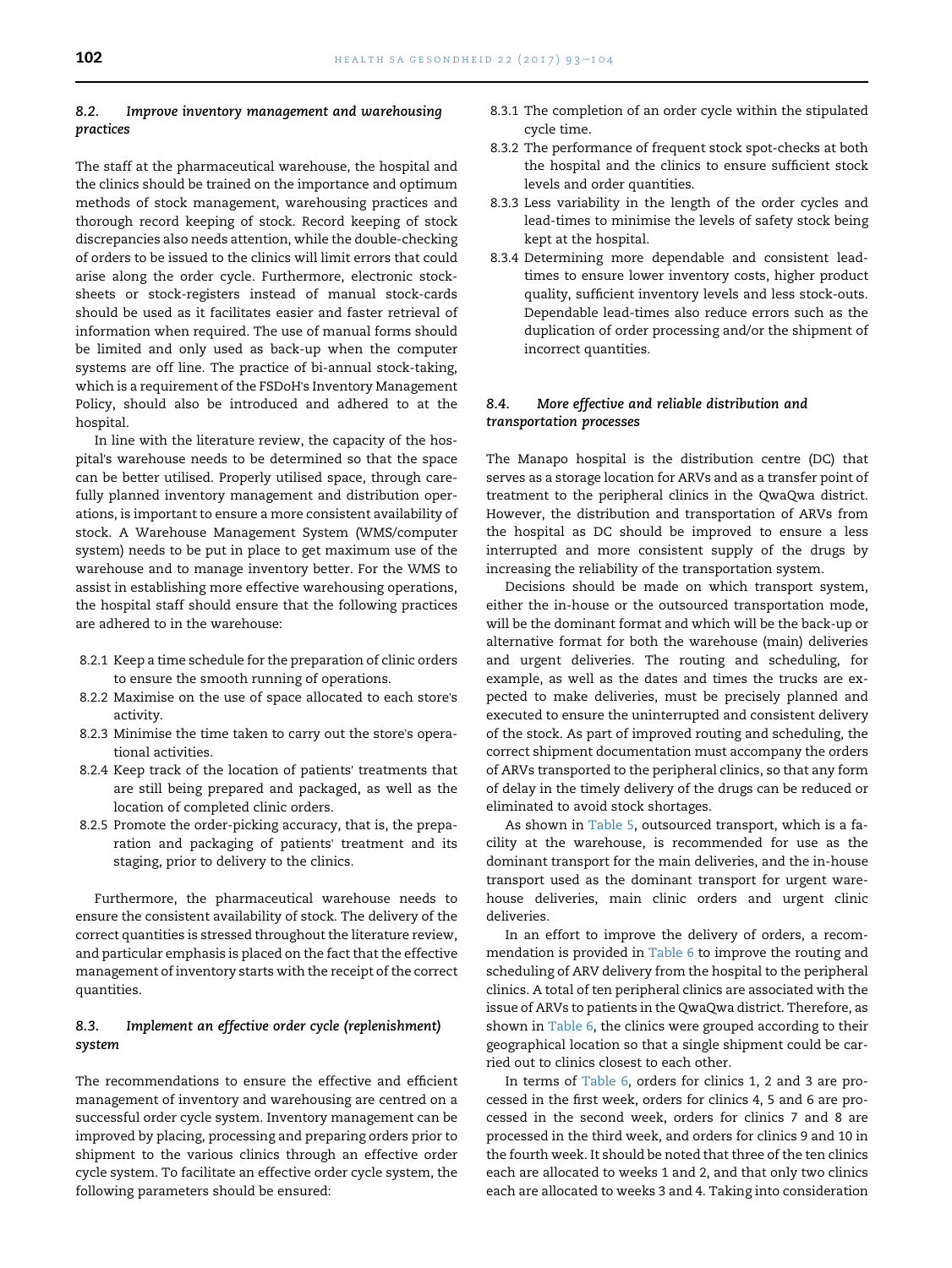<span id="page-10-0"></span>

| Table 5 - Type of transport system selected: Summary based on Tables 1-4. |                                              |                                                                       |  |  |  |
|---------------------------------------------------------------------------|----------------------------------------------|-----------------------------------------------------------------------|--|--|--|
| Type of delivery                                                          | Dominant transport                           | Alternative or back-up transport                                      |  |  |  |
| Main orders from the warehouse to the hospital                            | Outsourced<br>(facility at the<br>warehouse) | In-house                                                              |  |  |  |
| Urgent deliveries from the warehouse to the hospital                      | In-house                                     | Outsourced (contracted to the hospital)                               |  |  |  |
| Main deliveries from the hospital to the clinics                          | In-house                                     | Outsourced (contracted to the hospital)                               |  |  |  |
| Urgent deliveries from the hospital to the clinics                        | In-house                                     | Outsourced (contracted to the hospital or<br>provided by the clinics) |  |  |  |

Source: Researcher's own design.

#### Table  $6$  – The routing and scheduling of patients' treatment.

| Based on a typical months' calendar |                                                                                        |                    |                     |                  |                  |  |
|-------------------------------------|----------------------------------------------------------------------------------------|--------------------|---------------------|------------------|------------------|--|
| Day                                 | Processes undertaken                                                                   | Clinics 1, 2 $&$ 3 | Clinics 4, 5 $\&$ 6 | Clinics $7 & 8$  | Clinics $9 & 10$ |  |
|                                     |                                                                                        | Week 1             | Week 2              | Week 3           | Week 4           |  |
| Mondays                             | Receive clinic orders and book transport<br>for Thursdays                              | 1st                | 8th                 | 15th             | 22nd             |  |
| Tuesdays                            | Process orders (preparation                                                            | 2nd                | 9th                 | 16 <sub>th</sub> | 23rd             |  |
| Wednesdays                          | and packaging of ART)                                                                  | 3rd                | 10 <sub>th</sub>    | 17 <sub>th</sub> | 24 <sub>th</sub> |  |
| Thursdays                           | Am: Preparation of shipment documentation.<br>Pm: Deliveries to the peripheral clinics | 4th                | 11th                | 18th             | 25th             |  |
| Fridays                             | Perform other ARV-related pharmaceutical<br>functions. i.e. spot-checks                | 5th                | 12th                | 19th             | 26th             |  |
| Saturdays                           |                                                                                        | 6th                | 13th                | 20 <sub>th</sub> | 27 <sub>th</sub> |  |
| Sundays                             |                                                                                        | 7th                | 14th                | 21 <sub>th</sub> | 28th             |  |
| Source: Researcher's own design.    |                                                                                        |                    |                     |                  |                  |  |

that weeks 3 and 4 fall within the pay period of the 15th and end of the month, the distribution tasks are kept at a minimum for any uncertainties that may occur such as staff absenteeism.

According to Table 6, clinics submit their monthly orders on Mondays as per the schedule. Once the orders are received, transport is then booked for delivery every Thursday. The hospitals prepare and package patients' treatments on Tuesdays and Wednesdays. On Thursdays, all the necessary shipment documentation is prepared to accompany the treatment for transport to the clinics. Fridays are open for the staff to perform all other ARV-related functions such as stock spot-checks. It is important to emphasise that flexibility should be exercised around the planned schedule without offsetting the complete structure.

# 8.5. Improved supply chain coordination and overall communication

In order to improve supply chain coordination, the accuracy of information shared between the warehouse, the hospital and the clinics is of the utmost importance as it promotes trust between the supply chain partners and facilitates a good working relationship. The recommendations for supply chain coordination are as follows:

8.5.1 There should be shared sets of objectives and accurate information transferred between the pharmaceutical

warehouse, the hospital and the clinics. Therefore, open communication channels with regard to factors such as lead-times, the routing and scheduling of deliveries, as well as fluctuations in orders, should be established to minimise the occurrence of low inventory levels and/or stock-outs experienced by the hospital at times.

8.5.2 Coordination between the flow processes of an order cycle, from the placing of an order by the hospital, to the shipment of the patients' treatment by the hospital to the clinics, is key to successful supply chain operations. This again calls for open and regular communication between all the supply chain partners who are responsible for the various ARV distribution activities.

# 9. Conclusion

The implementation of an uninterrupted and consistent ARV supply chain is not negotiable as patients' lives are at stake. All the role-players at the provincial regional pharmaceutical warehouse, the Manapo hospital and the peripheral clinics need to take responsibility for implementing a proper supply chain planning and design process; improving inventory management and warehousing practices; implementing more effective and reliable distribution and transportation processes; as well as improving supply chain coordination and overall communication.